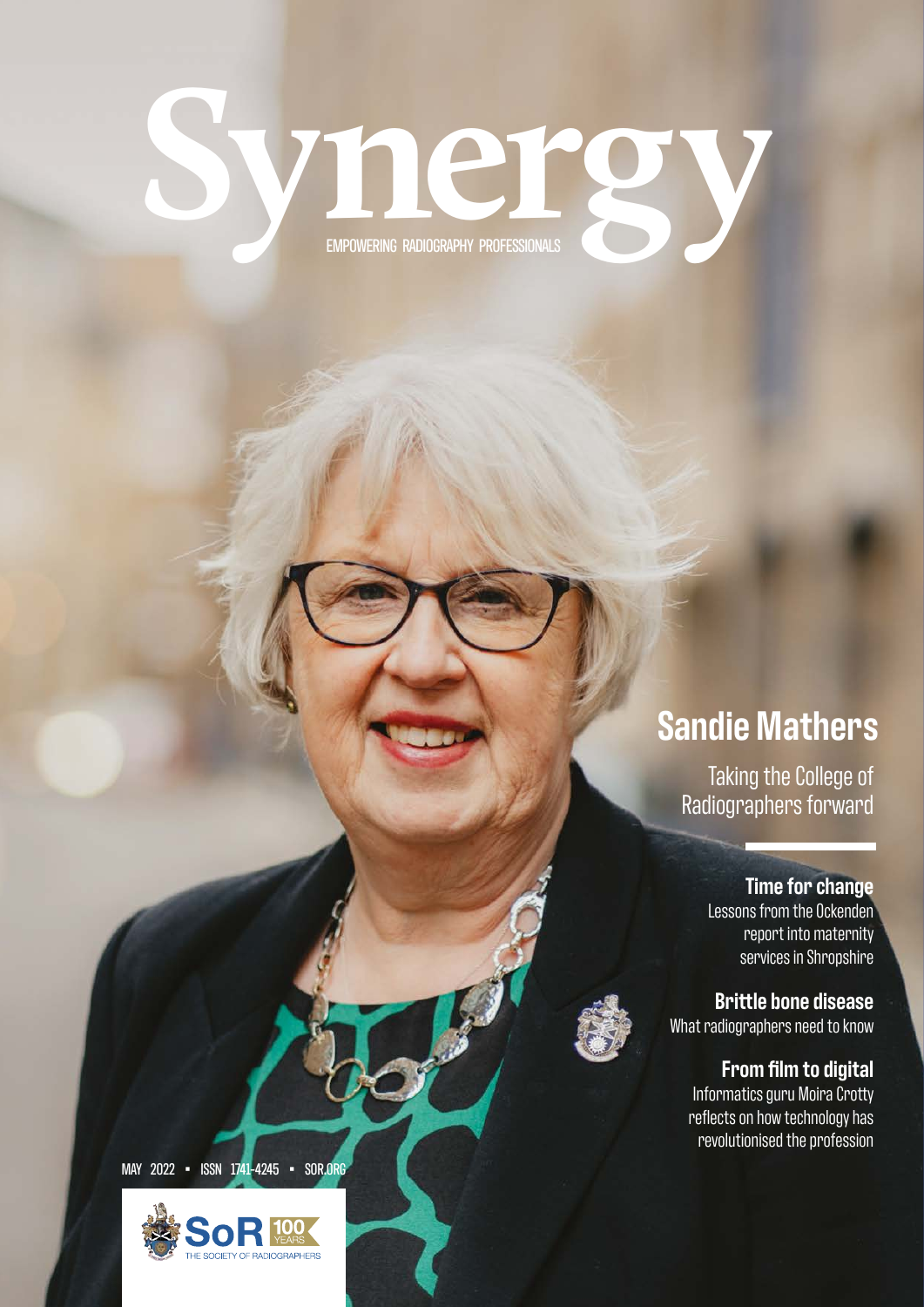## **Towards a perfect understanding**

The Brittle Bone Society supports people affected by osteogenesis imperfecta. The charity's chief executive, **Patricia Osborne**, discusses what radiographers need to know about this often disabling disease

Steogenesis imperfecta (OI) is a group of genetic bone<br>disorders characterised by fragile bones that break easily. It<br>is also known as brittle bone disease. A person is born with<br>the disorder and is affected throughout the disorders characterised by fragile bones that break easily. It the disorder and is affected throughout their lifetime. It is a rare condition and it is estimated that the number of people born with OI is approximately one in every 15,000, equating to around 5,000 individuals in the UK.

OI is a disorder of collagen, a protein that forms the framework for bone structure. The collagen may be of poor quality, or there just might not be enough to support the mineral structure of the bones and other parts of the body, which makes them weak and fragile.

OI is caused by genetic changes that affect the amount and quality of collagen. While up to a third happen for the first time in an individual, OI may be inherited from an affected parent in the remainder.

OI varies widely in severity and there is a classification system to describe its different types. Some people with OI have hardly any concerns but, in others, OI may lead to physical disability requiring the use of a wheelchair.

OI makes bones liable to fracture at any time, even without trauma. The ligaments stretch more easily. Joint hypermobility results in fatigue of many muscle groups, impairing mobility and the performance of everyday tasks. Those with OI can also have curved bones, scoliosis, spinal cord injury, short stature, hearing loss, brittle teeth and blue sclerae.

#### **Skeletal survey required**

It is vital to diagnose OI as soon as possible so treatment can start. However, due to OI being a rare condition, getting a precise diagnosis may be challenging.

Fractures are sometimes confused with those following child abuse, given that the symptoms of OI are not always evident to healthcare professionals who are not trained in recognising the condition. Challenges in diagnosing OI can lead to inappropriate or delayed management or even unnecessary intervention.

It is important to perform X-rays of the whole body, called a "skeletal survey" that includes the skull and spine, and to have these reviewed by a paediatric radiologist looking for features such as Wormian bones (accessory skull bones), rib and vertebral fractures and bowing deformity of long bones.

Additional imaging of the cervical spine and brain may be indicated in severely affected infants for the presence of cervical spine abnormalities, which might compromise spinal cord function or hindbrain abnormalities, such as basilar invagination.

#### **Differential diagnosis**

Although both OI and child abuse are diagnostic considerations in a child with unexplained fractures, other disorders that may be considered in the neonatal period include prematurity, hypophosphatasia, mucolipidosis type II (I-cell condition) and Menkes syndrome. In children and adolescents with fractures, the differential diagnosis may include idiopathic juvenile osteoporosis, hypophosphatasia and coeliac disease, among the more commonly encountered disorders.

#### **Visits to A&E**

The nature of the condition means it is almost inevitable that all individuals with OI will present to A&E and require X-rays at some point in their lifetime.

Osteogenesis Imperfecta Federation Europe, the patient group serving and supporting OI groups across Europe, has developed a useful OI Passport (*https://oife.org/news-resources/oife-passport/*) that individuals can present at the A&E department. The passport is translated into 22 languages and covers topics such as moving and handling, pain, surgery and anaesthesia.

It is not uncommon for individuals with OI to tell the charity's support officer that their fractures have gone undiagnosed, which can lead to long-term complications and lengthy recovery time.

In a Brittle Bone Society survey on the effects of the Covid pandemic and patient experiences, 20% of individuals with OI told us they did not go to A&E to have a suspected fracture diagnosis confirmed.

**Philip Plant, chair of the CoR Patient Advisory Group (PAG), says:** "I am most grateful to Patricia for writing this article on behalf of the Brittle Bone Society and for highlighting the effects of this condition and the implications for both the patient and the practitioners when dealing with patients living with OI.

"An important part of the PAG's workplan is to develop relationships with relevant groups looking to benefit and improve patient experience and this relationship clearly has the potential of giving our Staff a much better understanding of this less common condition and thereby ensuring a better outcome for the patient. I look forward to meeting the Staff from the BBS Charity when more normal times return and gaining a better understanding of how we can both benefit from this relationship."